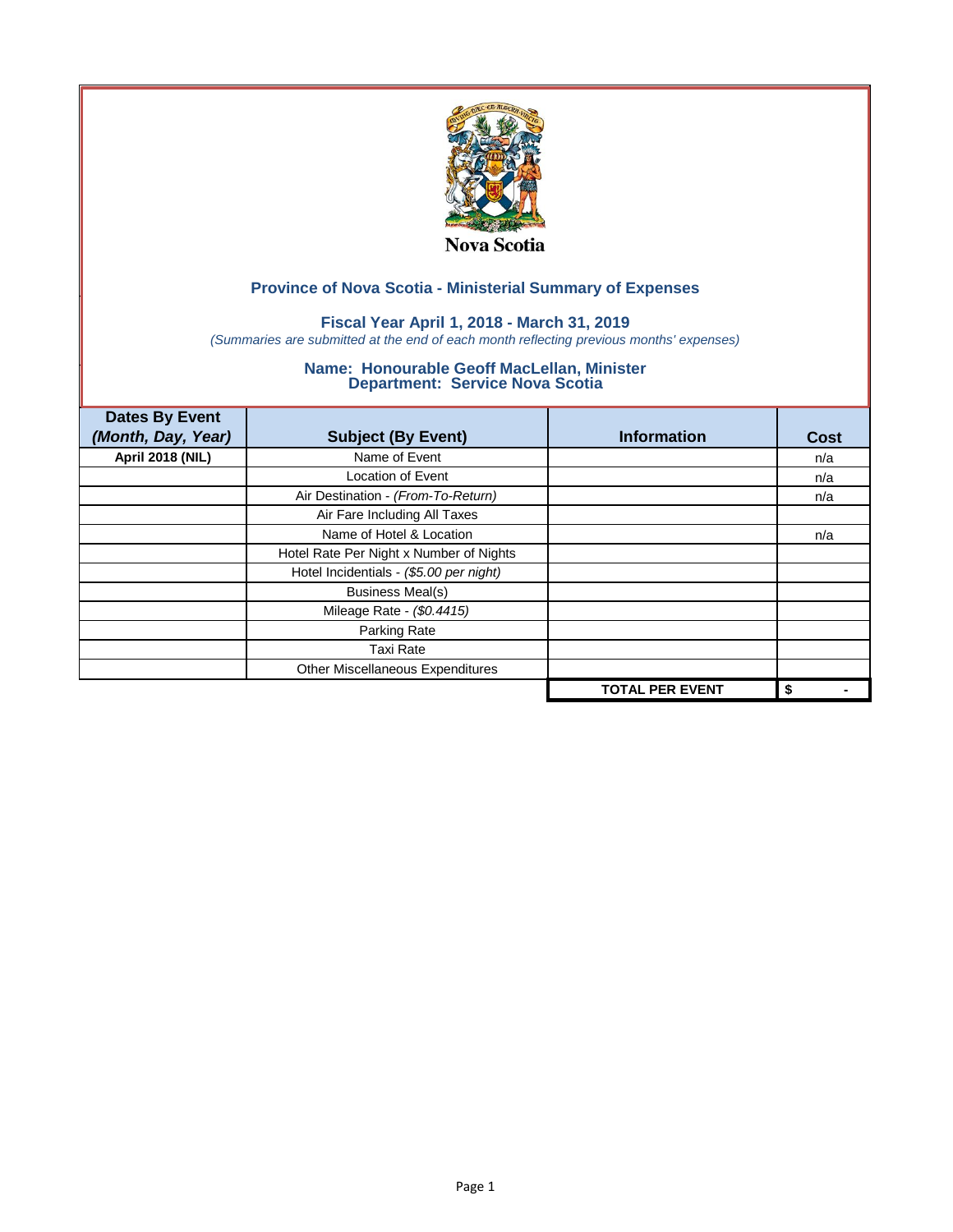

## **Fiscal Year April 1, 2018 - March 31, 2019**

*(Summaries are submitted at the end of each month reflecting previous months' expenses)*

| <b>Dates By Event</b><br>(Month, Day, Year) | <b>Subject (By Event)</b>               | <b>Information</b>     | <b>Cost</b> |
|---------------------------------------------|-----------------------------------------|------------------------|-------------|
| May 2018 (NIL)                              | Name of Event                           |                        | n/a         |
|                                             | Location of Event                       |                        | n/a         |
|                                             | Air Destination - (From-To-Return)      |                        | n/a         |
|                                             | Air Fare Including All Taxes            |                        |             |
|                                             | Name of Hotel & Location                |                        | n/a         |
|                                             | Hotel Rate Per Night x Number of Nights |                        |             |
|                                             | Hotel Incidentials - (\$5.00 per night) |                        |             |
|                                             | <b>Business Meal(s)</b>                 |                        |             |
|                                             | Mileage Rate - (\$0.4415)               |                        |             |
|                                             | Parking Rate                            |                        |             |
|                                             | <b>Taxi Rate</b>                        |                        |             |
|                                             | Other Miscellaneous Expenditures        |                        |             |
|                                             |                                         | <b>TOTAL PER EVENT</b> | \$          |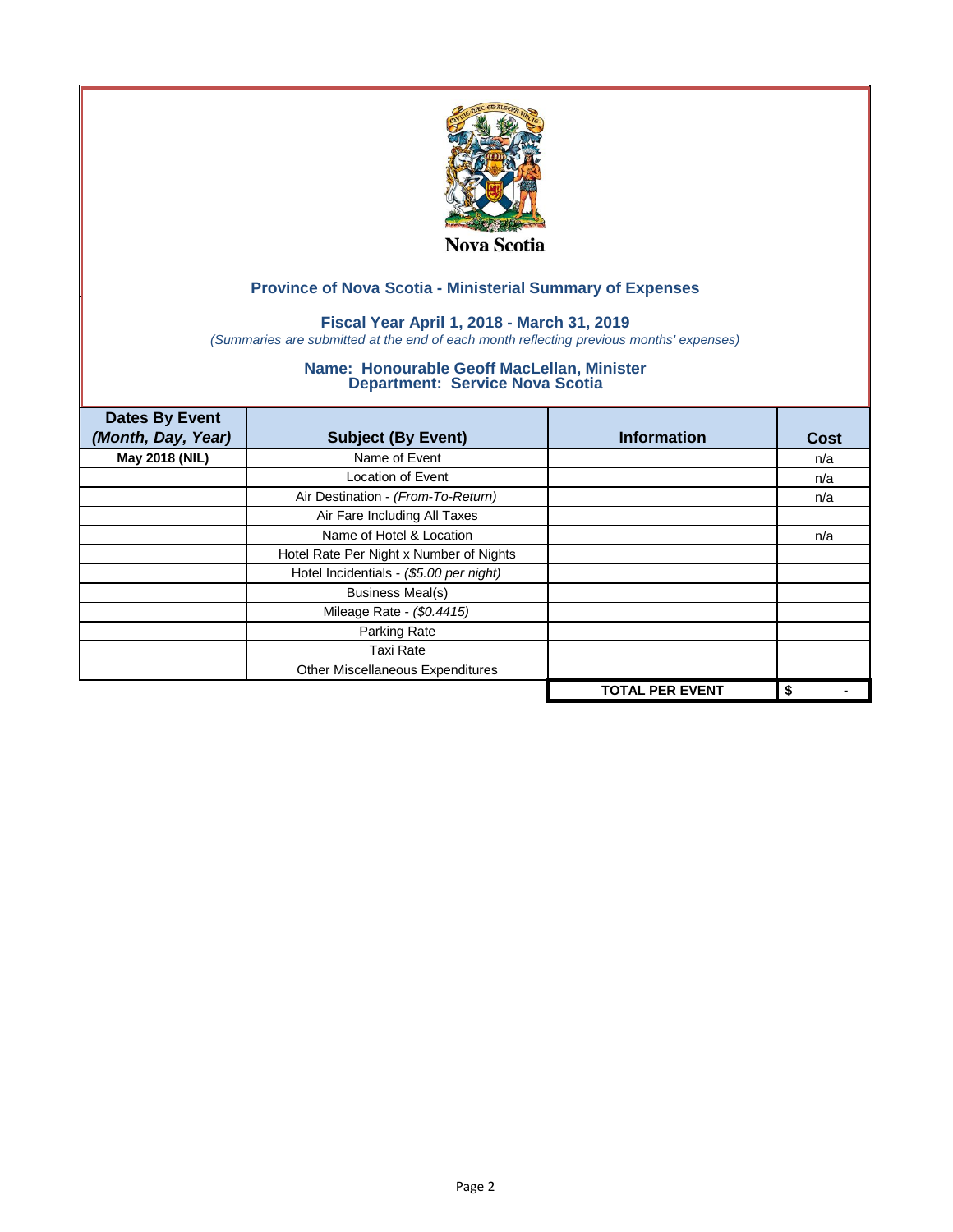

## **Fiscal Year April 1, 2018 - March 31, 2019**

*(Summaries are submitted at the end of each month reflecting previous months' expenses)*

| <b>Dates By Event</b><br>(Month, Day, Year) | <b>Subject (By Event)</b>               | <b>Information</b>     | <b>Cost</b> |
|---------------------------------------------|-----------------------------------------|------------------------|-------------|
| <b>June 2018 (NIL)</b>                      | Name of Event                           |                        | n/a         |
|                                             | Location of Event                       |                        | n/a         |
|                                             | Air Destination - (From-To-Return)      |                        | n/a         |
|                                             | Air Fare Including All Taxes            |                        |             |
|                                             | Name of Hotel & Location                |                        | n/a         |
|                                             | Hotel Rate Per Night x Number of Nights |                        |             |
|                                             | Hotel Incidentials - (\$5.00 per night) |                        |             |
|                                             | <b>Business Meal(s)</b>                 |                        |             |
|                                             | Mileage Rate - (\$0.4415)               |                        |             |
|                                             | Parking Rate                            |                        |             |
|                                             | <b>Taxi Rate</b>                        |                        |             |
|                                             | Other Miscellaneous Expenditures        |                        |             |
|                                             |                                         | <b>TOTAL PER EVENT</b> | \$          |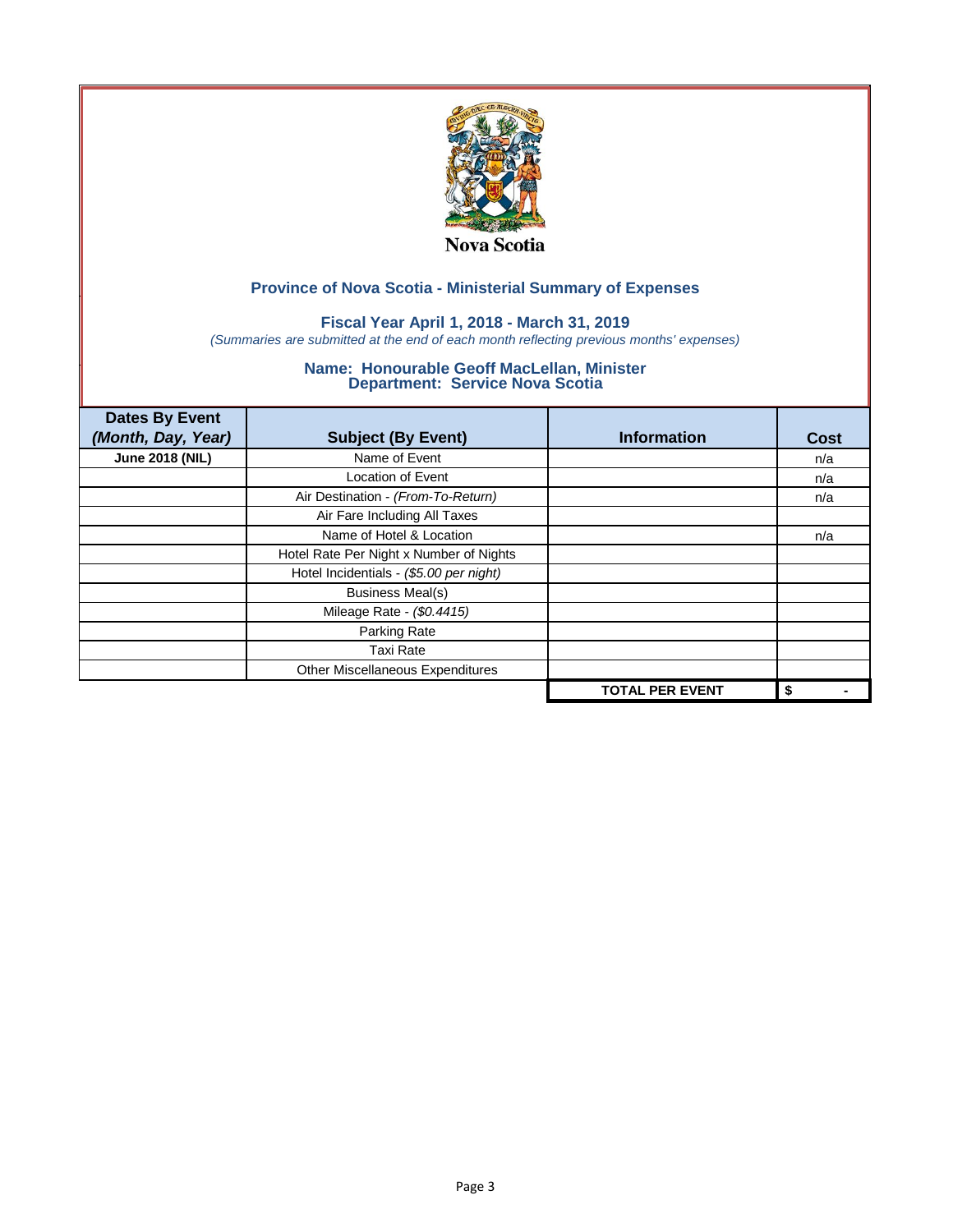

## **Fiscal Year April 1, 2018 - March 31, 2019**

*(Summaries are submitted at the end of each month reflecting previous months' expenses)*

| <b>Dates By Event</b><br>(Month, Day, Year) | <b>Subject (By Event)</b>               | <b>Information</b>     | <b>Cost</b> |
|---------------------------------------------|-----------------------------------------|------------------------|-------------|
| <b>July 2018 (NIL)</b>                      | Name of Event                           |                        | n/a         |
|                                             | Location of Event                       |                        | n/a         |
|                                             | Air Destination - (From-To-Return)      |                        | n/a         |
|                                             | Air Fare Including All Taxes            |                        |             |
|                                             | Name of Hotel & Location                |                        | n/a         |
|                                             | Hotel Rate Per Night x Number of Nights |                        |             |
|                                             | Hotel Incidentials - (\$5.00 per night) |                        |             |
|                                             | <b>Business Meal(s)</b>                 |                        |             |
|                                             | Mileage Rate - (\$0.4415)               |                        |             |
|                                             | Parking Rate                            |                        |             |
|                                             | <b>Taxi Rate</b>                        |                        |             |
|                                             | Other Miscellaneous Expenditures        |                        |             |
|                                             |                                         | <b>TOTAL PER EVENT</b> | \$          |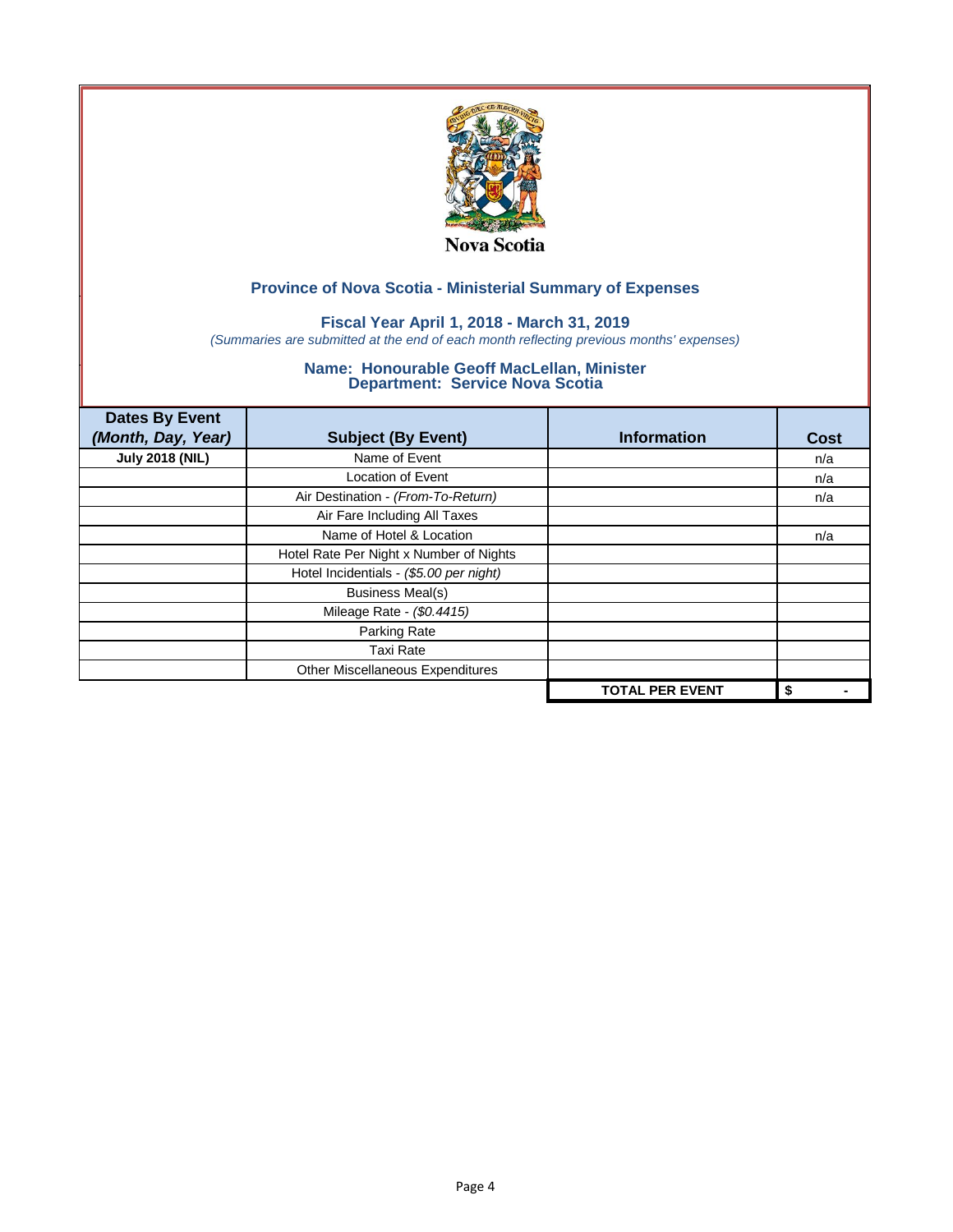

## **Fiscal Year April 1, 2018 - March 31, 2019**

*(Summaries are submitted at the end of each month reflecting previous months' expenses)*

| <b>Dates By Event</b><br>(Month, Day, Year) | <b>Subject (By Event)</b>               | <b>Information</b>     | <b>Cost</b> |
|---------------------------------------------|-----------------------------------------|------------------------|-------------|
| August 2018 (NIL)                           | Name of Event                           |                        | n/a         |
|                                             | Location of Event                       |                        | n/a         |
|                                             | Air Destination - (From-To-Return)      |                        | n/a         |
|                                             | Air Fare Including All Taxes            |                        |             |
|                                             | Name of Hotel & Location                |                        | n/a         |
|                                             | Hotel Rate Per Night x Number of Nights |                        |             |
|                                             | Hotel Incidentials - (\$5.00 per night) |                        |             |
|                                             | <b>Business Meal(s)</b>                 |                        |             |
|                                             | Mileage Rate - (\$0.4415)               |                        |             |
|                                             | Parking Rate                            |                        |             |
|                                             | <b>Taxi Rate</b>                        |                        |             |
|                                             | Other Miscellaneous Expenditures        |                        |             |
|                                             |                                         | <b>TOTAL PER EVENT</b> | \$          |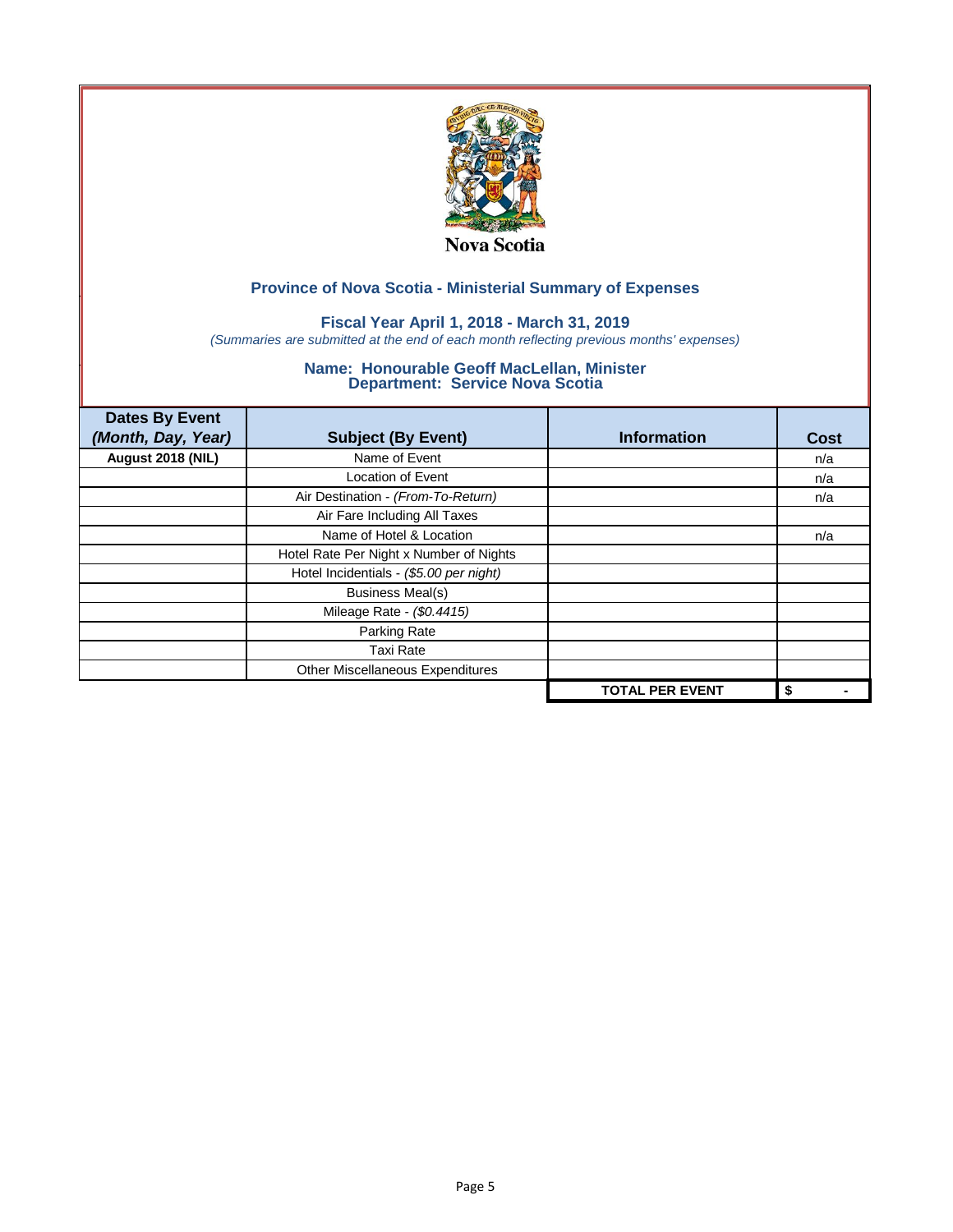

## **Fiscal Year April 1, 2018 - March 31, 2019**

*(Summaries are submitted at the end of each month reflecting previous months' expenses)*

| <b>Dates By Event</b><br>(Month, Day, Year) | <b>Subject (By Event)</b>               | <b>Information</b>     | Cost |
|---------------------------------------------|-----------------------------------------|------------------------|------|
| September 2018 (NIL)                        | Name of Event                           |                        | n/a  |
|                                             | <b>Location of Event</b>                |                        | n/a  |
|                                             | Air Destination - (From-To-Return)      |                        | n/a  |
|                                             | Air Fare Including All Taxes            |                        |      |
|                                             | Name of Hotel & Location                |                        | n/a  |
|                                             | Hotel Rate Per Night x Number of Nights |                        |      |
|                                             | Hotel Incidentials - (\$5.00 per night) |                        |      |
|                                             | <b>Business Meal(s)</b>                 |                        |      |
|                                             | Mileage Rate - (\$0.4415)               |                        |      |
|                                             | Parking Rate                            |                        |      |
|                                             | <b>Taxi Rate</b>                        |                        |      |
|                                             | Other Miscellaneous Expenditures        |                        |      |
|                                             |                                         | <b>TOTAL PER EVENT</b> | \$   |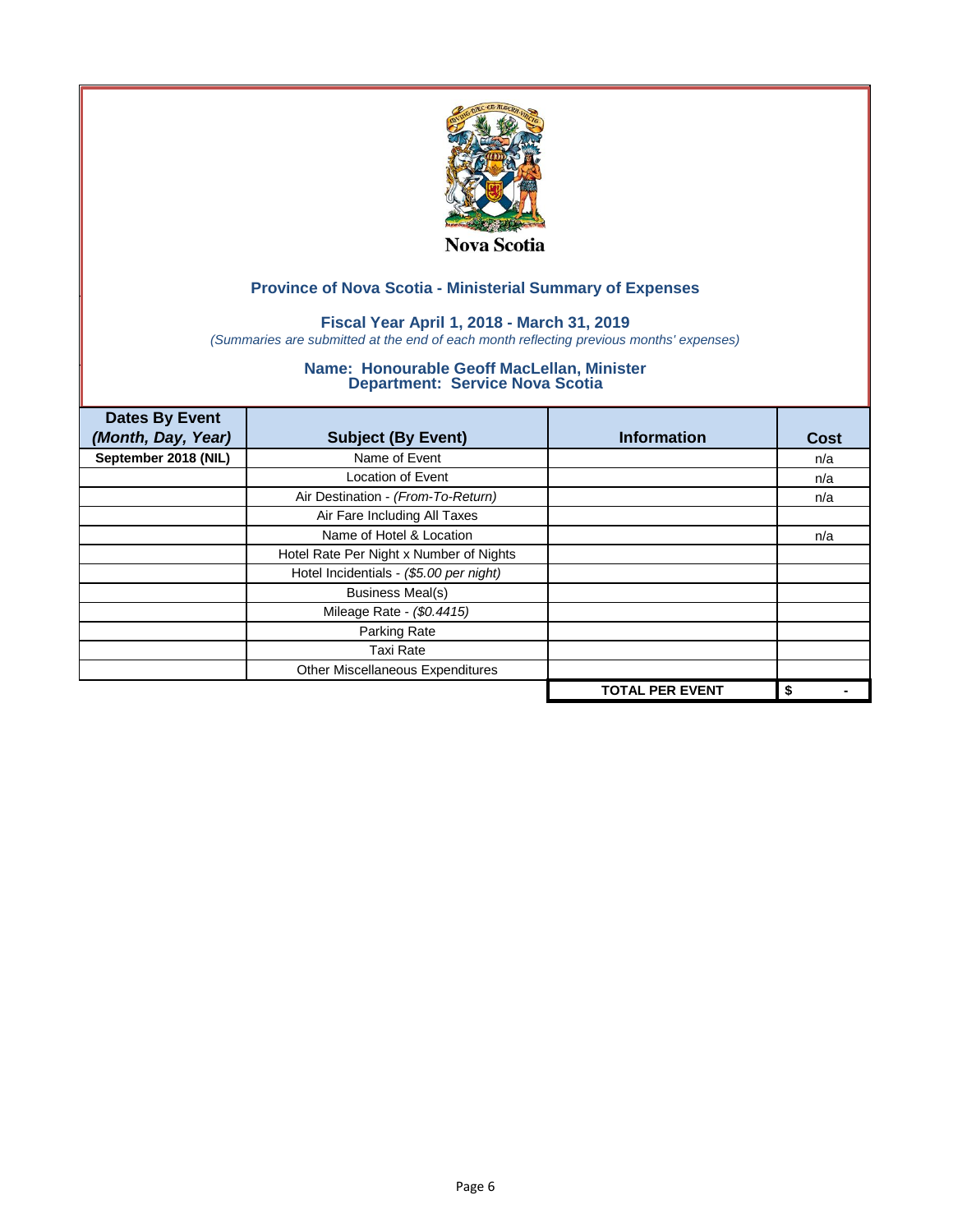

## **Fiscal Year April 1, 2018 - March 31, 2019**

*(Summaries are submitted at the end of each month reflecting previous months' expenses)*

| <b>Dates By Event</b><br>(Month, Day, Year) | <b>Subject (By Event)</b>               | <b>Information</b>     | <b>Cost</b> |
|---------------------------------------------|-----------------------------------------|------------------------|-------------|
| October 2018 (NIL)                          | Name of Event                           |                        | n/a         |
|                                             | <b>Location of Event</b>                |                        | n/a         |
|                                             | Air Destination - (From-To-Return)      |                        | n/a         |
|                                             | Air Fare Including All Taxes            |                        |             |
|                                             | Name of Hotel & Location                |                        | n/a         |
|                                             | Hotel Rate Per Night x Number of Nights |                        |             |
|                                             | Hotel Incidentials - (\$5.00 per night) |                        |             |
|                                             | <b>Business Meal(s)</b>                 |                        |             |
|                                             | Mileage Rate - (\$0.4415)               |                        |             |
|                                             | Parking Rate                            |                        |             |
|                                             | <b>Taxi Rate</b>                        |                        |             |
|                                             | Other Miscellaneous Expenditures        |                        |             |
|                                             |                                         | <b>TOTAL PER EVENT</b> | \$          |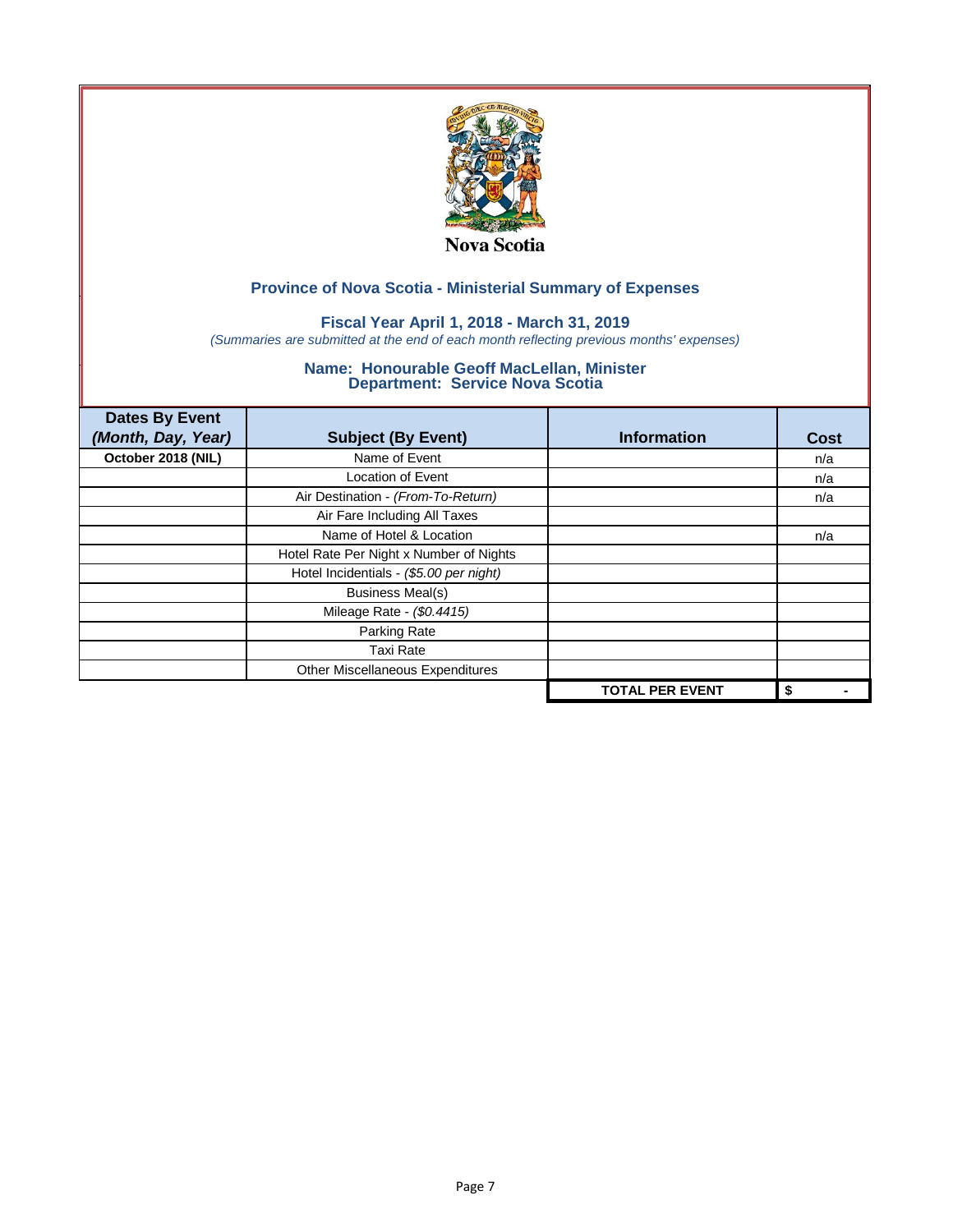

## **Fiscal Year April 1, 2018 - March 31, 2019**

*(Summaries are submitted at the end of each month reflecting previous months' expenses)*

| <b>Dates By Event</b><br>(Month, Day, Year) | <b>Subject (By Event)</b>               | <b>Information</b>     | Cost |
|---------------------------------------------|-----------------------------------------|------------------------|------|
| November 2018 (NIL)                         | Name of Event                           |                        | n/a  |
|                                             | <b>Location of Event</b>                |                        | n/a  |
|                                             | Air Destination - (From-To-Return)      |                        | n/a  |
|                                             | Air Fare Including All Taxes            |                        |      |
|                                             | Name of Hotel & Location                |                        | n/a  |
|                                             | Hotel Rate Per Night x Number of Nights |                        |      |
|                                             | Hotel Incidentials - (\$5.00 per night) |                        |      |
|                                             | <b>Business Meal(s)</b>                 |                        |      |
|                                             | Mileage Rate - (\$0.4415)               |                        |      |
|                                             | Parking Rate                            |                        |      |
|                                             | <b>Taxi Rate</b>                        |                        |      |
|                                             | Other Miscellaneous Expenditures        |                        |      |
|                                             |                                         | <b>TOTAL PER EVENT</b> | \$   |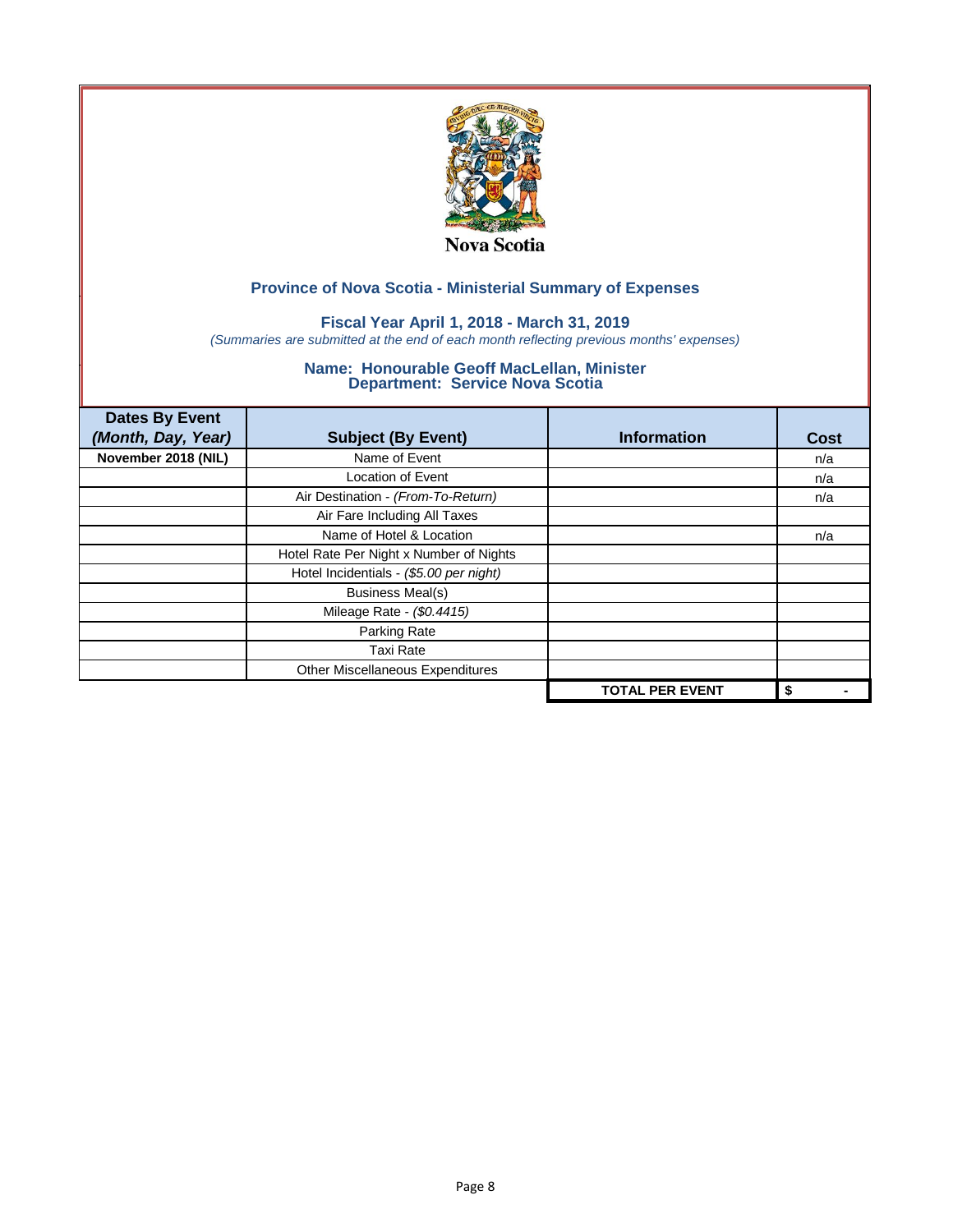

## **Fiscal Year April 1, 2018 - March 31, 2019**

*(Summaries are submitted at the end of each month reflecting previous months' expenses)*

| <b>Dates By Event</b><br>(Month, Day, Year) | <b>Subject (By Event)</b>               | <b>Information</b>     | <b>Cost</b> |
|---------------------------------------------|-----------------------------------------|------------------------|-------------|
| December 2018 (NIL)                         | Name of Event                           |                        | n/a         |
|                                             | <b>Location of Event</b>                |                        | n/a         |
|                                             | Air Destination - (From-To-Return)      |                        | n/a         |
|                                             | Air Fare Including All Taxes            |                        |             |
|                                             | Name of Hotel & Location                |                        | n/a         |
|                                             | Hotel Rate Per Night x Number of Nights |                        |             |
|                                             | Hotel Incidentials - (\$5.00 per night) |                        |             |
|                                             | <b>Business Meal(s)</b>                 |                        |             |
|                                             | Mileage Rate - (\$0.4415)               |                        |             |
|                                             | Parking Rate                            |                        |             |
|                                             | <b>Taxi Rate</b>                        |                        |             |
|                                             | Other Miscellaneous Expenditures        |                        |             |
|                                             |                                         | <b>TOTAL PER EVENT</b> | \$          |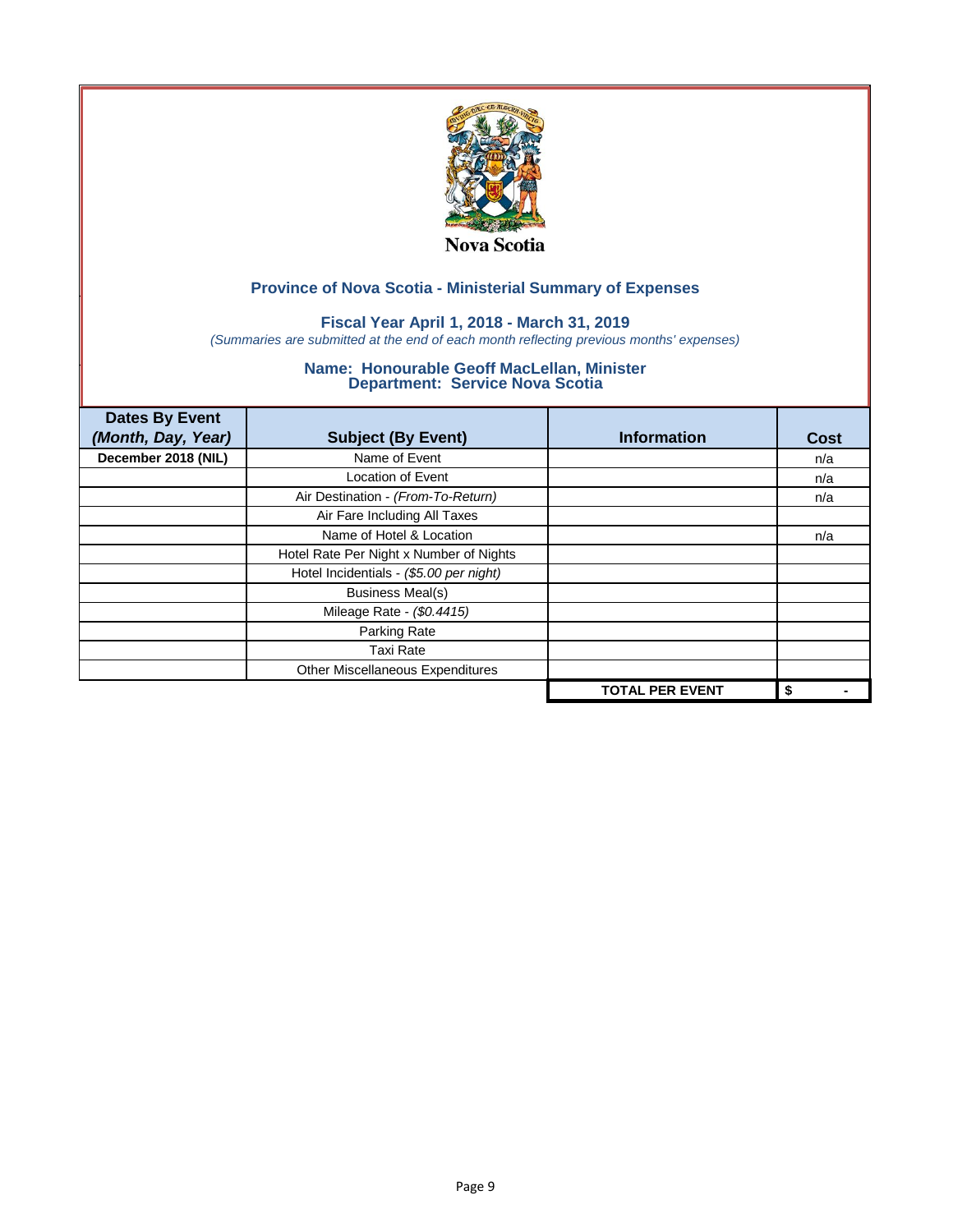

## **Fiscal Year April 1, 2018 - March 31, 2019**

*(Summaries are submitted at the end of each month reflecting previous months' expenses)*

| <b>Dates By Event</b><br>(Month, Day, Year) | <b>Subject (By Event)</b>               | <b>Information</b>     | <b>Cost</b> |
|---------------------------------------------|-----------------------------------------|------------------------|-------------|
| January 2019 (NIL)                          | Name of Event                           |                        | n/a         |
|                                             | <b>Location of Event</b>                |                        | n/a         |
|                                             | Air Destination - (From-To-Return)      |                        | n/a         |
|                                             | Air Fare Including All Taxes            |                        |             |
|                                             | Name of Hotel & Location                |                        | n/a         |
|                                             | Hotel Rate Per Night x Number of Nights |                        |             |
|                                             | Hotel Incidentials - (\$5.00 per night) |                        |             |
|                                             | <b>Business Meal(s)</b>                 |                        |             |
|                                             | Mileage Rate - (\$0.4415)               |                        |             |
|                                             | Parking Rate                            |                        |             |
|                                             | <b>Taxi Rate</b>                        |                        |             |
|                                             | Other Miscellaneous Expenditures        |                        |             |
|                                             |                                         | <b>TOTAL PER EVENT</b> | \$          |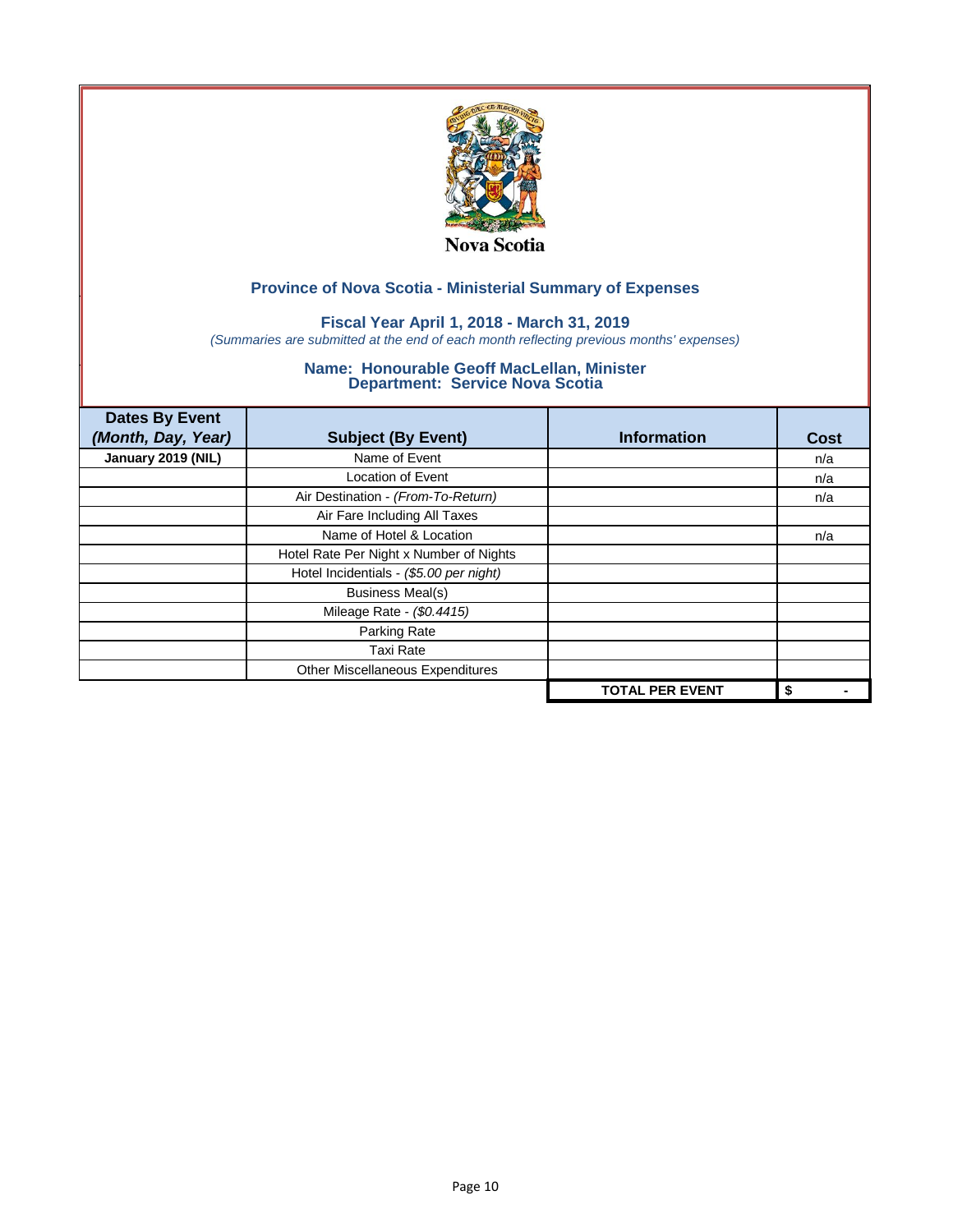

## **Fiscal Year April 1, 2018 - March 31, 2019**

*(Summaries are submitted at the end of each month reflecting previous months' expenses)*

| <b>Dates By Event</b><br>(Month, Day, Year) | <b>Subject (By Event)</b>               | <b>Information</b>     | <b>Cost</b> |
|---------------------------------------------|-----------------------------------------|------------------------|-------------|
| February 2019 (NIL)                         | Name of Event                           |                        | n/a         |
|                                             | <b>Location of Event</b>                |                        | n/a         |
|                                             | Air Destination - (From-To-Return)      |                        | n/a         |
|                                             | Air Fare Including All Taxes            |                        |             |
|                                             | Name of Hotel & Location                |                        | n/a         |
|                                             | Hotel Rate Per Night x Number of Nights |                        |             |
|                                             | Hotel Incidentials - (\$5.00 per night) |                        |             |
|                                             | <b>Business Meal(s)</b>                 |                        |             |
|                                             | Mileage Rate - (\$0.4415)               |                        |             |
|                                             | Parking Rate                            |                        |             |
|                                             | Taxi Rate                               |                        |             |
|                                             | Other Miscellaneous Expenditures        |                        |             |
|                                             |                                         | <b>TOTAL PER EVENT</b> | \$          |